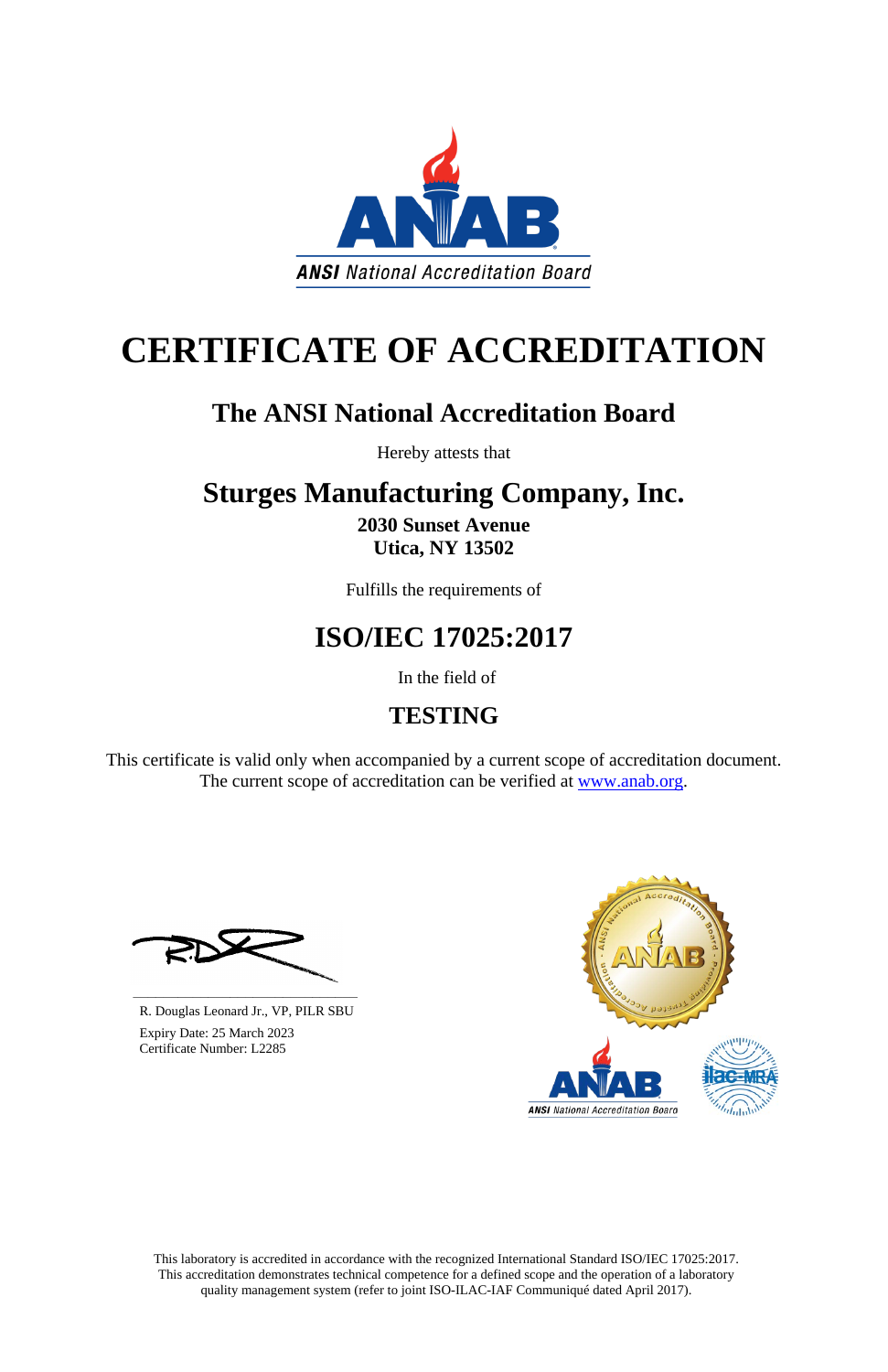

#### **SCOPE OF ACCREDITATION TO ISO/IEC 17025:2017**

#### **Sturges Manufacturing Company, Inc.**

2030 Sunset Avenue Utica, NY 13502 Norma Jean Rice 315 732 6159

#### **TESTING**

Valid to: **March 25, 2023** Certificate Number: **L2285** 

 $\mathbf{g}$ 

#### **Mechanical**

| <b>Specific Tests and/or</b><br><b>Properties Measured</b> | Specification, Standard,<br><b>Method, or Test Technique</b> | <b>Items, Materials or</b><br><b>Product Tested</b>                                                               | <b>Key Equipment or</b><br><b>Technology</b>                         |
|------------------------------------------------------------|--------------------------------------------------------------|-------------------------------------------------------------------------------------------------------------------|----------------------------------------------------------------------|
| <b>Activation Force</b>                                    | ANSI/ASSP Z359.13 Sec. 4.2                                   | <b>Personal Energy Absorber</b>                                                                                   | <b>Ambient Dry</b>                                                   |
| <b>Dynamic Performance</b>                                 | ANSI/ASSP Z359.13 Sec. 4.4<br>and $4.5$                      | <b>Personal Energy Absorber</b><br><b>Energy Absorbing Lanyards</b>                                               | Ambient Dry,<br>Ambient Wet, Cold Dry, Hot<br>Dry Conditions         |
| Dynamic Performance                                        | ANSI/ASSP Z359.13 Sec. 4.8<br>and $4.9$                      | Y-Lanyards Single and<br><b>Double Connection</b>                                                                 | Ambient Dry,<br>Ambient Wet, Cold Dry, Hot<br>Dry, Conditions        |
| Dynamic Performance                                        | ANSI/ASSP Z359.13 Sec<br>4.10                                | Y-Lanyards - Hip Test                                                                                             | <b>Ambient Dry</b>                                                   |
| Drop Test<br>Per SF-119 O                                  | Sturges LOP 7-8-2                                            | Personal Energy Absorber<br><b>Energy Absorbing Lanyards</b>                                                      | Ambient Dry,<br>Ambient Wet, Cold Dry, Hot<br>Dry, Frozen Conditions |
| <b>Static Strength Testing</b>                             | ANSI/ASSP Z359.13<br>Sec. 4.3, 4.6 and 4.7                   | Personal Energy Absorber<br><b>Energy Absorbing Lanyards</b><br>Y-Lanyards Single and<br><b>Double Connection</b> | <b>Ambient Dry</b>                                                   |
| <b>Static Strength Testing</b>                             | ANSI/ASSP Z359.13 Sec<br>4.11                                | <b>Wrap-Around Energy</b><br><b>Absorbing Lanyards</b>                                                            | <b>Ambient Dry</b>                                                   |
| <b>Abrasion Resistance Testing</b>                         | ANSI/ASSP Z359.13 Sec<br>4.12                                | Wrap-Around Energy<br><b>Absorbing Lanyards</b>                                                                   | <b>Ambient Dry</b>                                                   |
| <b>Abrasion Resistance Testing</b>                         | <b>ANSI/ASSP Z359.11</b><br>Sec 3.3.1.5                      | <b>Full Body Harness Webbings</b>                                                                                 | <b>Ambient Dry</b>                                                   |
| <b>Abrasion Resistance Testing</b>                         | FED STD 191A Method 5309                                     | <b>Textile Webbings</b>                                                                                           | <b>Ambient Dry</b>                                                   |
| Tensile and Elongation<br>Testing                          | FED STD 191A<br>Method 4108                                  | <b>Textile Webbings and Straps</b>                                                                                | <b>Ambient Dry</b>                                                   |